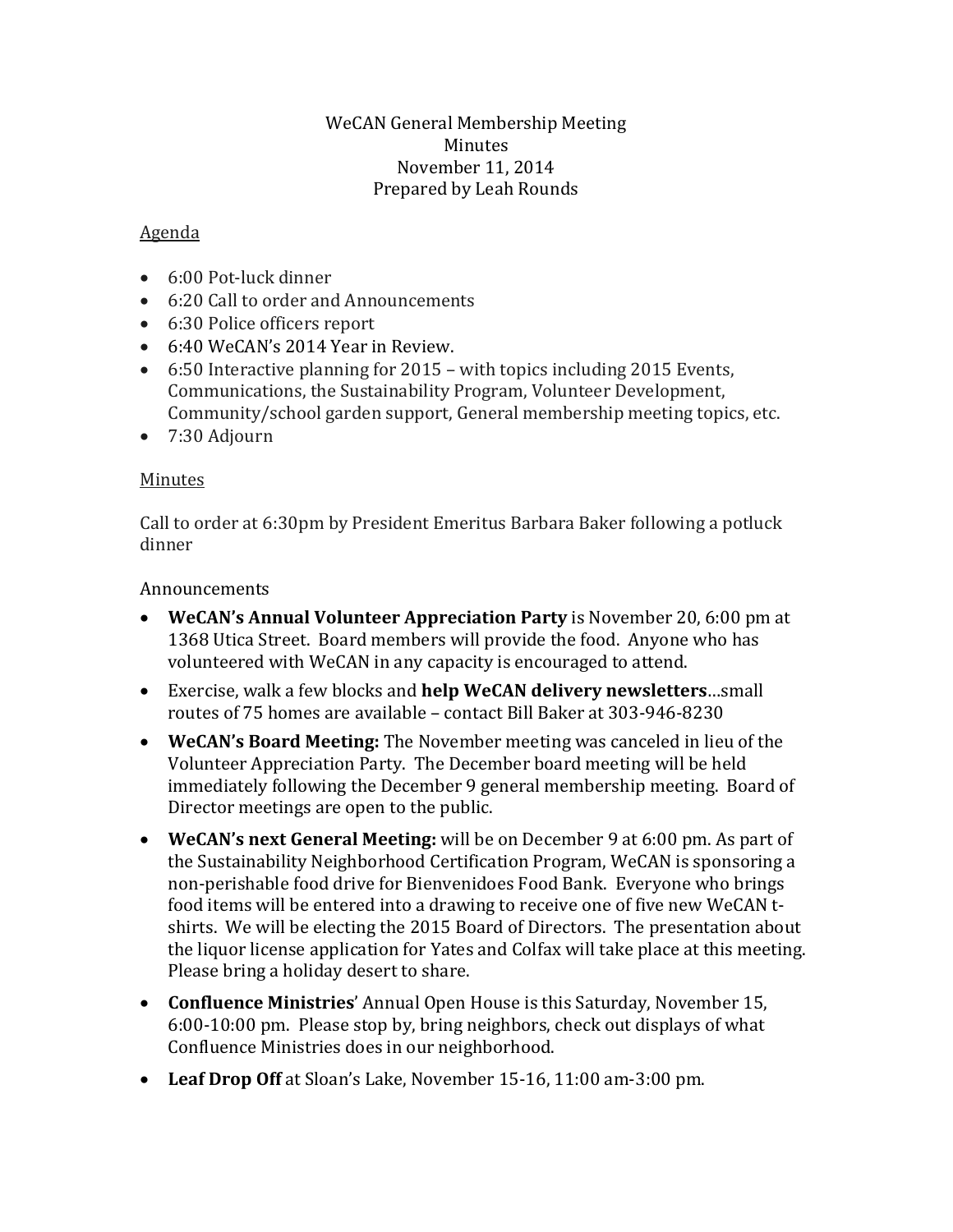- **Recycle metal** to support WeCAN: call Bill Baker, 303-946-8230 or email [bigbuddy2@comcast.net](mailto:bigbuddy2@comcast.net) . All metal donations are recorded towards *WeCAN's Sustainability Certification. We're going for the Gold and need your help on the last push this year!*
- **"Box Tops for Education"** program, bring your box tops to WeCAN meetings and Leah Rounds will take them to the local schools to support their programs.
- Denver Police Department left fliers about illegal "puffing," warning against leaving your car running with the keys in the ignition. "Puffers" will be ticketed. Many "puffers" are stolen in our neighborhood each year
- Carol of Earthlinks (13<sup>th</sup> and Decatur) is a store that grows and makes its own goods. It employees homeless in the garden. There will be an open house to view recent renovations, food, and opportunity to buy goods, December 13, from 10am-4pm.
- Ben Stetler has been very involved with the St. Anthony's redevelopment
	- o A recent planning board meeting spoke in support of the design overlay district (would cap the maximum height a building can be, developers would still have to ask for a rezoning for more than the current 5 stories that is allowed, currently block 1 is asking for a 8-12 story building)
	- o There are meetings coming up on a text and map amendment, each will have its own council hearing. Dates for these meetings will be sent out in an email blast, posted on website, etc.
	- o There has been some misinformation regarding the height issue at St. Anthony's circulating. Please contact Ben to get more information or to better understand this overlay process.
	- o St. Anthony's development will create employment opportunities, add to the vibrancy of the neighborhood, offer for-sale homes, and more. Change comes from this density.

Vote for two new WeCAN Co-Presidents

- Nadia Patrick has lived in CO for 5 years, 2 yrs in West Colfax. Works for the Attorney General's office in marijuana enforcement
- Ben Stetler has served previously as a Co-President and is excited to be back in the roll
- Motion was made to vote in Nadia and Ben for the 2015 Co-President positions, motion was seconded, there was no discussion, all voted in favor, motion carried unanimously
- There will be full board elections at the Dec general meeting

# WeCAN's 2014 Year in Review

- WeCAN formed 5 years ago and is currently at over 600 members
- 1 of 3 neighborhoods chosen for the Sustainable Neighborhoods Program, and currently working towards its Gold Certification
- Donated \$3k to Confluence Ministries for its computer lab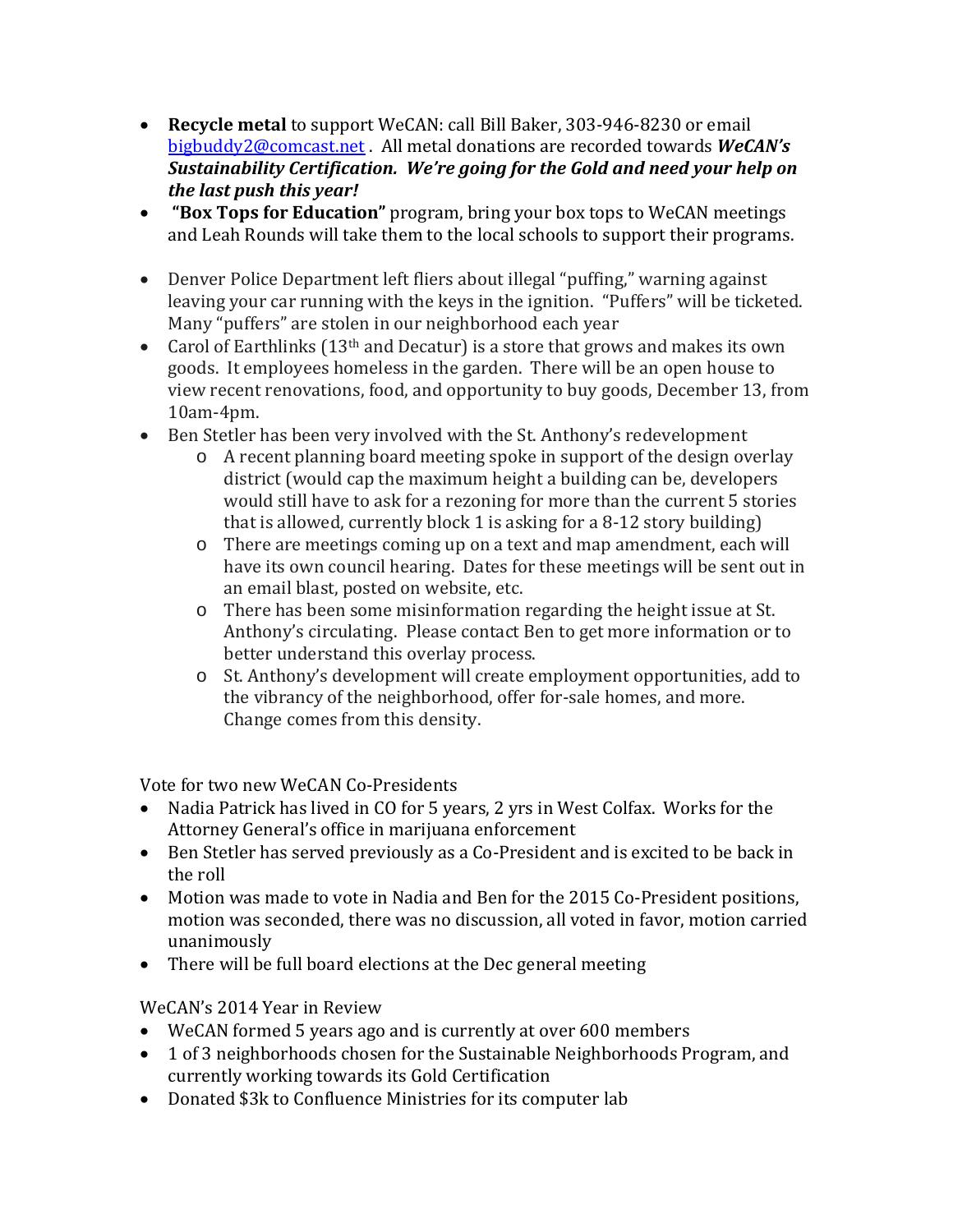- Metal recycling has been its largest year so far, with \$2,600 donated so far
- Community garden is in full-swing, partnered with Home Depot for donations, conducted composting classes
- Held a solar energy workshop
- Raised \$5k for the Denver Public Library endowment fund
- Helped in securing funds for the Paco Sanchez park improvements; WeCAN was an early and integral piece in bringing this initiative to the neighborhood
- Connecting neighbors to the St. Anthony's redevelopment site
- Formed a communications committee sends email blasts, maintains the website, facebook, and twitter accounts, 2,200 newsletters distributed monthly
- Representatives attend Federal Blvd. Partnership, Sloan's Lake Citizens Group, Neighbors of the Stadium, INC, etc.

Break-out sessions and Interactive planning for 2015

- Events
	- o There is a lot of trash in the gulch right now near the community garden. A clean-up day needs to be organized when the weather permits
	- o Nettie Moore playground has only one trash can, and there is a lot of trash along 14th and Perry. Could ask the city to provide more trash bins or raise funds to buy bins, but maintenance and collection becomes an issue. Approach McDonalds and 7-11 on Perry and Colfax to provide more trash bins. Will write a letter to these businesses asking the managers and owners how we can work together to fix the trash issue.
	- o BID has been working on a food-coop. Carol and Nathan attend BID meetings and can keep WeCAN updated on happenings.
	- o Continue with the annual clean-up day with Extreme Community Makeover in May
	- o Community Garden has some needs someone to plan events for the garden, edging materials (possibly get another Home Depot donation), and a permanent shade structure with volunteers to build it
- Communication
	- o Has 2 new facebook administrators
	- o Will hold a few meetings to get things set-up
	- o Continue with website, email blasts, newsletter, facebook, twitter, calendar maintenance
	- o Content is needed, short articles that are 300-450 words
- Sustainability
	- o Start advocating for compost in the neighborhood. Get a group together to push Public Works for it. Continue with composting classes at the garden. Advertize the Denver Leaf Drop, etc.
	- o Reducing energy use and the Denver Energy Challenge provide information and resources on how to make your home more energy efficient. Possibly hold some kind of neighborhood energy challenge
	- o Walk audits and transit improvements keep the momentum going on these